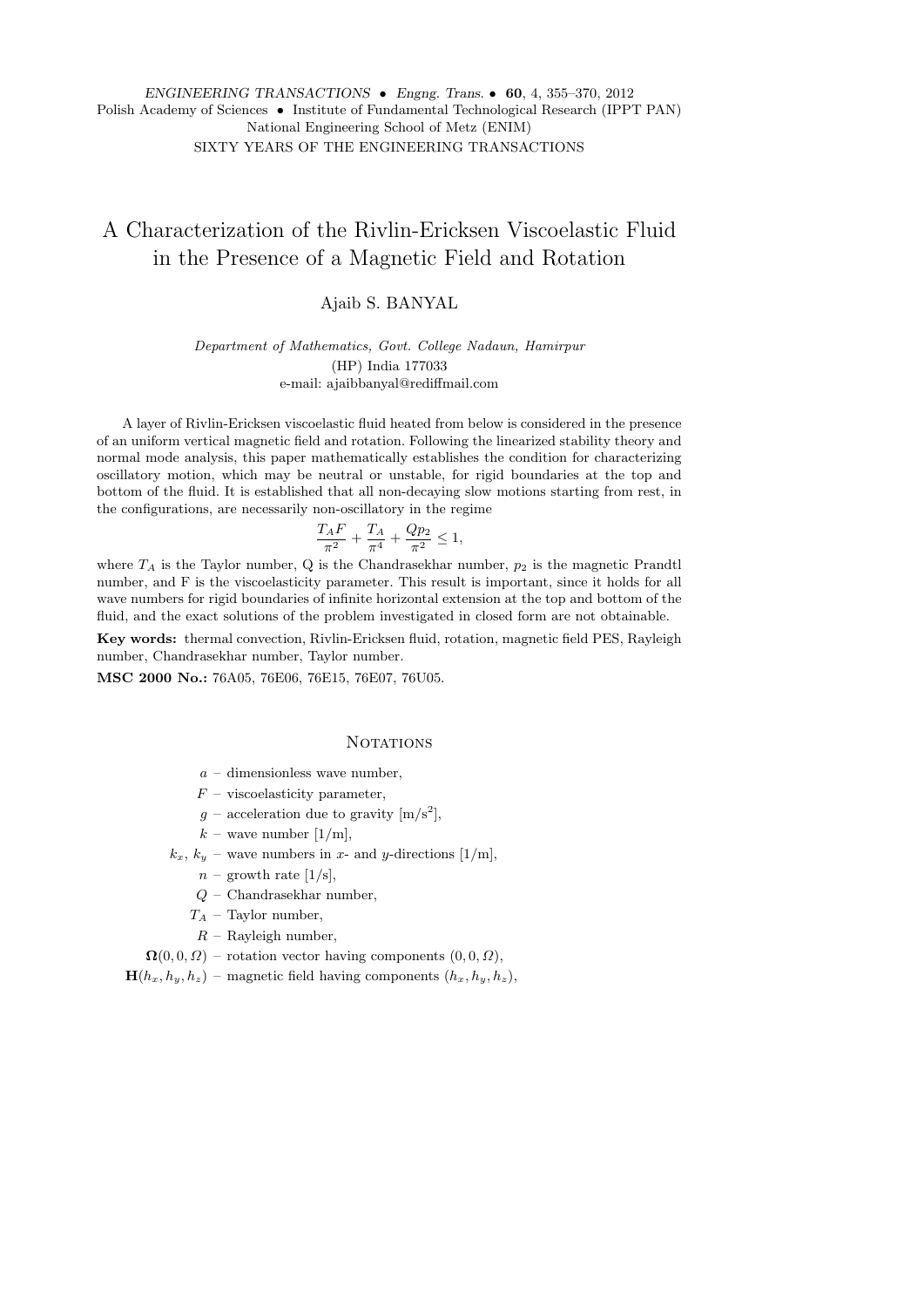*T* – temperature [K],

 $q(u, v, w)$  – components of velocity after perturbation,

- *p*<sup>1</sup> thermal Prandtl number,
- *p*<sup>2</sup> magnetic Prandtl number,
- $\alpha$  coefficient of thermal expansion [1/K],
- $\beta$  uniform temperature gradient [K/m],
- $\Theta$  perturbation in temperature [K],
- $\kappa$  thermal diffusivity  $\left[\text{m}^2/\text{s}\right],$
- $\nu$  kinematic viscosity  $[m^2/s],$
- $\nu'$  kinematic viscoelasticity  $\left[\text{m}^2/\text{s}\right],$

 $\nabla$ ,  $\partial$ ,  $D$  – Del operator, Curly operator and Derivative with respect to  $z = d/dz$ .

#### 1. INTRODUCTION

The stability of a dynamical system is close to real life in the sense that the realization of a dynamical system depends upon its stability. Right from the conceptualization of turbulence, the instability of fluid flow is regarded as being at its root. The thermal instability of a fluid layer with maintained adverse temperature gradient by heating the underside, plays an important role in Geophysics, interiors of the Earth, Oceanography, and Atmospheric Physics; and has been investigated by several authors under different conditions (e.g.,  $\vec{B}$ ENARD [1], RAYLEIGH [2], and JEFFREYS [3]). A detailed account of the theoretical and experimental study of the onset of B´enard Convection in Newtonian fluids, under various assumptions of hydrodynamics and hydromagnetics, has been given by CHANDRASEKHAR [4]. The use of Boussinesq's approximation has been made throughout, which states that density changes are disregarded in all terms in the equations of motion except the external force term. BHATIA and STEINER [5] have considered the affect of uniform rotation on the thermal instability of a viscoelastic (Maxwell) fluid and found that rotation has a destabilizing influence in contrast to the stabilizing affect on Newtonian fluids. The thermal instability of a Maxwell fluid in hydromagnetics has been studied by BHATIA and STEINER [6]. They found that the magnetic field stabilizes a viscoelastic (Maxwell) fluid, just as it stabilizes a Newtonian fluid. Sharma [7] studied the thermal instability of a layer of viscoelastic (Oldroydian) fluid acted upon by a uniform rotation and found that rotation has a destabilizing as well as a stabilizing effect under certain conditions, in contrast to that of a Maxwell fluid where it has a destabilizing effect. In another study, Sharma [8] has considered the stability of a layer of an electrically conducting OLDROYD fluid [9] in the presence of magnetic field and found that the magnetic field has a stabilizing influence.

There are many viscoelastic fluids that cannot be characterized by Maxwell's constitutive relations, nor by OLDROYD's  $[9]$  constitutive relations. Two such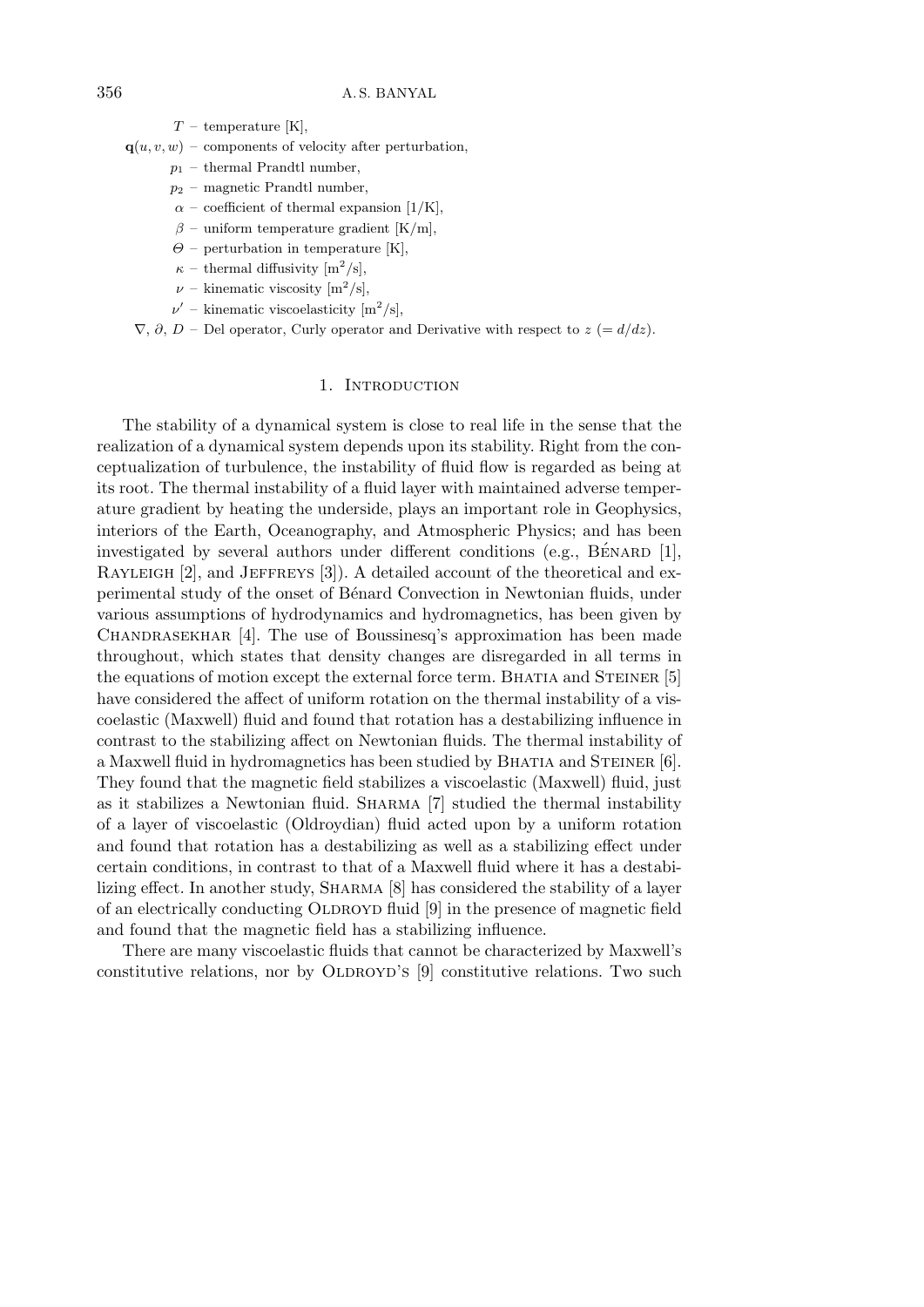classes of fluids are Rivlin-Ericksen's and Walter's (model B') fluids. Rivlin-ERICKSEN [10] has proposed a theoretical model for one such class of elasticviscous fluids. Sharma and Kumar [11] have studied the affect of rotation on thermal instability in a Rivlin-Ericksen elastico-viscous fluid and found that rotation has a stabilizing effect and introduces oscillatory modes in the system. KUMAR *et al.* [12] considered the affect of rotation and magnetic field on a Rivlin-Ericksen viscoelastic fluid and found that rotation has a stabilizing effect, whereas the magnetic field has both stabilizing and destabilizing effects. A layer of such fluid heated from below or under the action of either a magnetic field or rotation, or both, may find applications in Geophysics, interior of the Earth, Oceanography, and Atmospheric Physics.

PELLOW and SOUTHWELL [13] proved the validity of the 'Principle of Exchange of Stability' (PES) for the classical Rayleigh-Bénard convection problem. Banerjee *et al*. [14] gave a new scheme for combining the governing equations of thermohaline convection, which was shown to lead to bounds for the complex growth rate of arbitrary oscillatory perturbations, neutral or unstable, for all combinations of dynamically rigid or free boundaries. BANERJEE and BANERjee [15] established a criterion for the characterization of non-oscillatory motions in hydrodynamics, which was further extended by GUPTA *et al.* [16]. However, no such result exists for non-Newtonian fluid configurations in general and for Rivlin-Ericksen viscoelastic fluid configurations in particular. Banyal [17] have characterized the non-oscillatory motions in coupled-stress fluids.

Keeping in mind the importance of Rivlin-Ericksen viscoelastic fluids, this paper is an attempt to study a Rivlin-Ericksen viscoelastic fluid heated from below in the presence of a uniform vertical magnetic field and rotation. It is established that the onset of instability in a Rivlin-Ericksen viscoelastic fluid in the present configuration cannot manifest itself as oscillatory motion of growing amplitude if the Taylor number  $T_A$ , the Chandrasekhar number  $Q$ , the magnetic Prandtl number *p*2, and the viscoelasticity parameter *F*, together satisfy the inequality  $\frac{T_A F}{\pi^2} + \frac{T_A}{\pi^4}$  $\frac{T_A}{\pi^4} + \frac{Qp_2}{\pi^2}$  $\frac{\epsilon P^2}{\pi^2} \leq 1$ . These results hold for all wave numbers with rigid boundaries of infinite horizontal extension at the top and bottom of the fluid.

## 2. Formulation of the problem and perturbation equations

Consider an infinite, horizontal, incompressible, electrically conducting, Rivlin-Ericksen viscoelastic fluid layer of thickness *d*, heated from below such that the temperature and density on the bottom surface  $z = 0$  are  $T_0$  and  $\rho_0$ , and on the upper surface  $z = d$  are  $T_d$  and  $\rho_d$  respectively, and that a uniform adverse temperature gradient *β*  $\sqrt{ }$ =  $\begin{array}{c} \begin{array}{c} \begin{array}{c} \end{array} \\ \begin{array}{c} \end{array} \end{array} \end{array}$ *dT dz*  $\setminus$ is maintained. The fluid is acted upon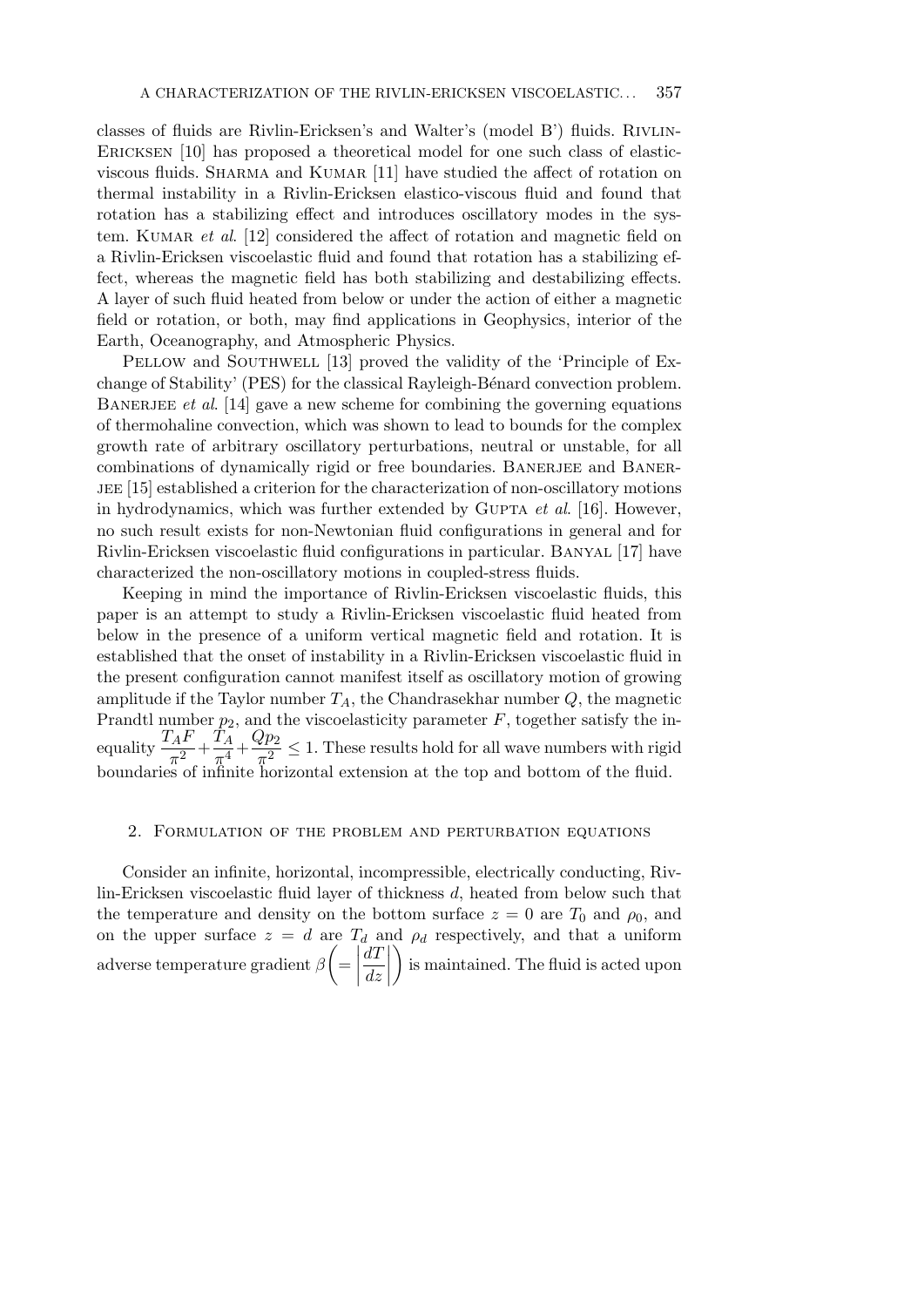by a uniform vertical rotation  $\Omega(0,0,\Omega)$  and a uniform vertical magnetic field  $H(0, 0, H)$ .

The equations of motion, continuity, heat conduction, and Maxwell's equations governing the flow of Rivlin-Ericksen viscoelastic fluid in the presence of magnetic field and rotation (RIVLIN and ERICKSEN [10]; CHANDRASEKHAR [4], and KUMAR *et al.* [12]) are:

(2.1) 
$$
\frac{\partial \mathbf{q}}{\partial t} + (\mathbf{q}.\nabla) \mathbf{q} = -\nabla \left( \frac{p}{\rho_0} - \frac{1}{2} |\mathbf{\Omega} \times \mathbf{r}|^2 \right) + \mathbf{g} \left( 1 + \frac{\delta \rho}{\rho_0} \right) + \left( \nu + \nu' \frac{\partial}{\partial t} \right) \nabla^2 \mathbf{q} + \frac{\mu_e}{4\pi \rho_0} (\nabla \times \mathbf{H}) \times \mathbf{H} + 2 (\mathbf{q} \times \mathbf{\Omega}),
$$

$$
\nabla \mathbf{q} = 0,
$$

(2.3) 
$$
\frac{\partial T}{\partial t} + (\mathbf{q}.\nabla)T = \kappa \nabla^2 T,
$$

$$
\nabla \cdot \mathbf{H} = 0,
$$

(2.5) 
$$
\frac{\partial \mathbf{H}}{\partial t} = (\mathbf{H}.\nabla)\mathbf{q} + \eta \nabla^2 \mathbf{H}.
$$

The equation of state for the fluid is

(2.6) 
$$
\rho = \rho_0 [1 - \alpha (T - T_0)],
$$

where  $\rho$ ,  $p$ ,  $T$ ,  $\nu$ ,  $\nu'$ , and  $\mathbf{q}(u, v, w)$  denote the density, pressure, temperature, kinematic viscosity, kinematic viscoelasticity, and velocity of the fluid respectively. Furthermore,  $\mathbf{r}(x, y, z)$  and the suffix zero refers to values at the reference level  $z = 0$ . Here,  $\mathbf{g}(0, 0, -q)$  is the acceleration due to gravity and  $\alpha$  is the coefficient of thermal expansion. In writing Eq. (2.1), we made use of the Boussinesq approximation, which states that variations of the density are ignored in all terms in the equation of motion, except the external force term. The magnetic permeability  $\mu_e$ , thermal diffusivity  $\kappa$ , and electrical resistivity  $\eta$ , are all assumed to be constant.

The initial state is one in which the velocity, density, pressure, and temperature at any point in the fluid are, respectively, given by

(2.7) 
$$
\mathbf{q} = (0, 0, 0), \quad \rho = \rho(z), \quad p = p(z), \quad T = T(z).
$$

Let us assume small perturbations around the basic solution and let  $\delta \rho$ ,  $\delta p$ ,  $\theta$ , **q**(*u, v, w*), and **h** = ( $h_x$ ,  $h_y$ ,  $h_z$ ) denote respectively perturbations in the density  $\rho$ , pressure  $p$ , temperature  $T$ , velocity  $q(0,0,0)$ , and magnetic field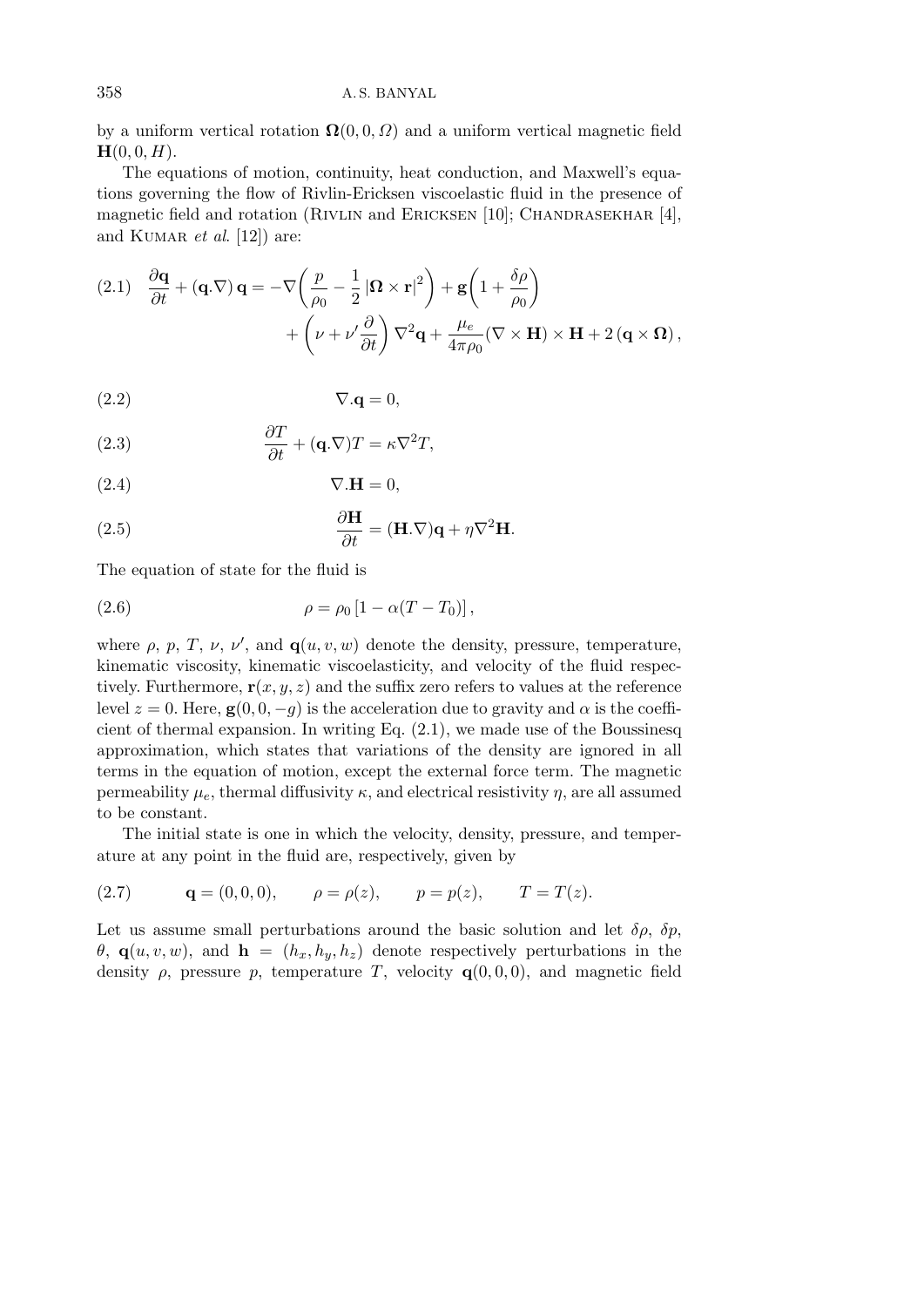$\mathbf{H} = (0, 0, H)$ . The change in density  $\delta \rho$ , caused mainly by the perturbation *θ* in temperature, is given by

(2.8) 
$$
\rho + \delta \rho = \rho_0 \left[ 1 - \alpha (T + \theta - T_0) \right] = \rho - \alpha \rho_0 \theta, \quad \text{i.e.} \quad \delta \rho = -\alpha \rho_0 \theta.
$$

Then the linearized perturbation equations are:

(2.9) 
$$
\frac{\partial \mathbf{q}}{\partial t} = -\frac{1}{\rho_0} \nabla \delta p - \mathbf{g} \alpha \theta + \left(\nu + \nu' \frac{\partial}{\partial t}\right) \nabla^2 \mathbf{q} + \frac{\mu_e}{4\pi \rho_0} \left(\nabla \times \mathbf{h}\right) \times \mathbf{H} + 2 \left(\mathbf{q} \times \mathbf{\Omega}\right),
$$

$$
\nabla \cdot \mathbf{q} = 0,
$$

(2.11) 
$$
\frac{\partial \theta}{\partial t} = \beta w + \kappa \nabla^2 \theta,
$$

 $(2.12)$   $\nabla \cdot \mathbf{h} = 0,$ 

(2.13) 
$$
\frac{\partial \mathbf{h}}{\partial t} = (\mathbf{H}.\nabla) \mathbf{q} + \eta \nabla^2 \mathbf{h}.
$$

Within the framework of Boussinesq's approximation, Eqs.  $(2.9)$ – $(2.13)$ , become

(2.14) 
$$
\frac{\partial}{\partial t} \nabla^2 w = \left( \nu + \nu' \frac{\partial}{\partial t} \right) \nabla^4 w + \frac{\mu_e H}{4\pi \rho_0} \nabla^2 \left( \frac{\partial h_z}{\partial z} \right) + g \alpha \left( \frac{\partial^2 \theta}{\partial x^2} + \frac{\partial^2 \theta}{\partial y^2} \right) - 2 \Omega \frac{\partial \varsigma}{\partial z},
$$

(2.15) 
$$
\frac{\partial \varsigma}{\partial t} = \left(\nu + \nu' \frac{\partial}{\partial t}\right) \nabla^2 \varsigma + 2\Omega \frac{\partial w}{\partial z} - \frac{\mu_e H}{4\pi \rho_0} \frac{\partial \xi}{\partial z},
$$

(2.16) 
$$
\frac{\partial \theta}{\partial t} = \beta w + \kappa \nabla^2 \theta,
$$

(2.17) 
$$
\frac{\partial h_z}{\partial t} = H \frac{\partial w}{\partial z} + \eta \nabla^2 h_z,
$$

(2.18) 
$$
\frac{\partial \xi}{\partial t} = H \frac{\partial \varsigma}{\partial z} + \eta \nabla^2 \xi,
$$

where  $\nabla^2 = \frac{\partial^2}{\partial x^2}$  $\frac{\partial^2}{\partial x^2} + \frac{\partial^2}{\partial y^2}$  $rac{\partial^2}{\partial y^2} + \frac{\partial^2}{\partial z^2}$  $\frac{\partial^2}{\partial z^2}$ ; and  $\varsigma = \frac{\partial v}{\partial x}$ *∂x − ∂u*  $\frac{\partial u}{\partial y}$  and  $\xi = \frac{\partial h_y}{\partial x}$ *∂x − ∂h<sup>x</sup>*  $\frac{\partial u}{\partial y}$  denote the *z*-component of vorticity and current density respectively.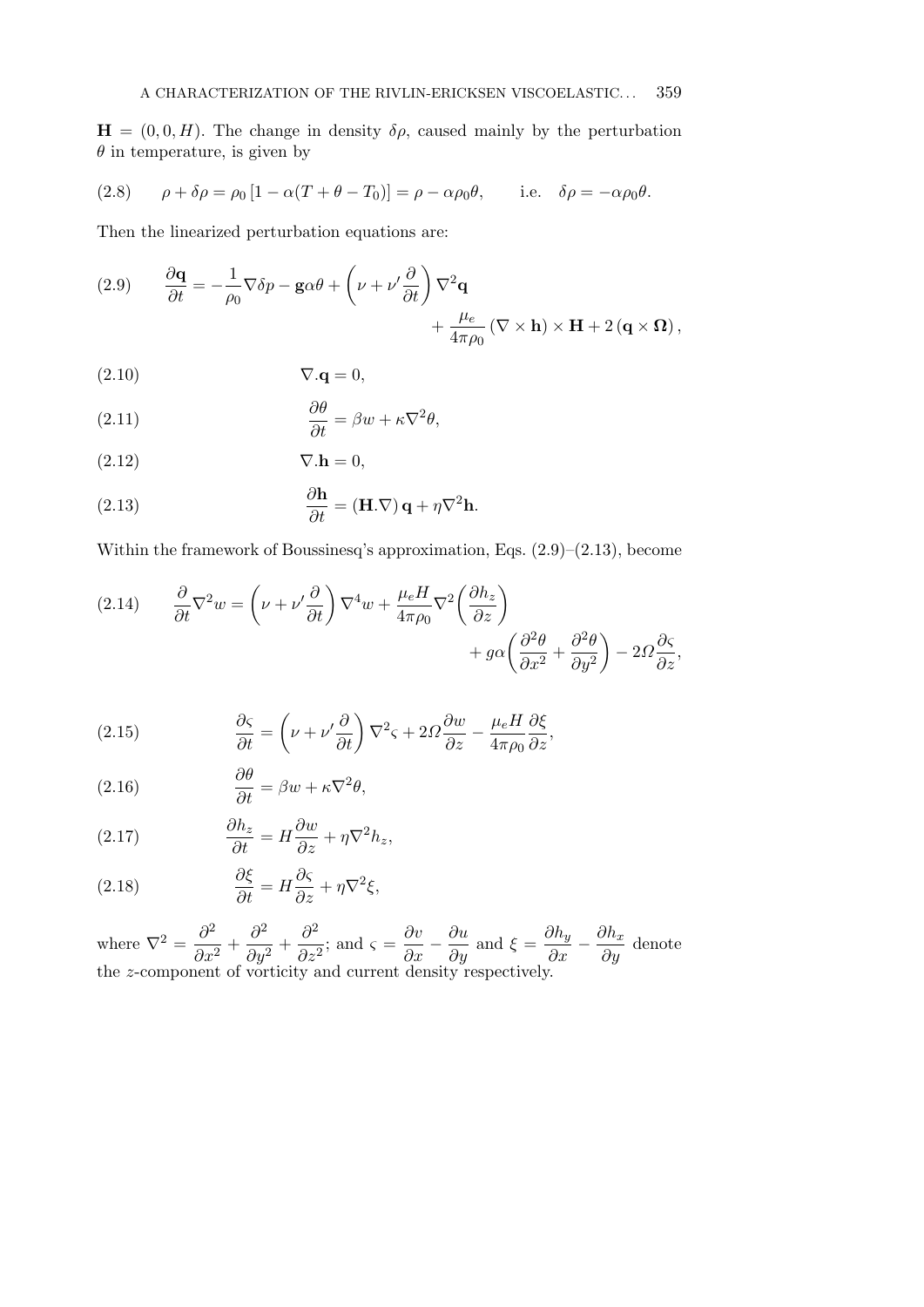## 3. Normal mode of analysis

Analyzing the disturbances in normal modes, we assume that the perturbation quantities are of the form

(3.1) 
$$
[w, \theta, h_{z,\zeta}, \xi] = [W(z), \Theta(z), K(z), Z(z), X(z)] \exp(ik_x x + ik_y y + nt),
$$

where  $k_x$ ,  $k_y$  are the wave numbers along the *x*- and *y*-directions respectively,  $k = (k_x^2 + k_y^2)^{1/2}$ , is the resultant wave number and *n* is the growth rate, which in general is a complex constant.

Using  $(3.1)$ , Eqs.  $(2.14)$ – $(2.18)$ , in non-dimensional form, transform to:

(3.2) 
$$
(D^2 - a^2) [(1 + F\sigma)(D^2 - a^2) - \sigma] W = Ra^2 \Theta + T_A DZ - Q(D^2 - a^2)DK,
$$

(3.3) 
$$
[(1+F\sigma)(D^2-a^2)-\sigma] Z = -DW - QDX,
$$

(3.4) 
$$
(D^2 - a^2 - p_1 \sigma)\Theta = -W,
$$

(3.5) 
$$
(D^2 - a^2 - p_2 \sigma)K = -DW,
$$

(3.6) 
$$
(D^2 - a^2 - p_2 \sigma)X = -DZ,
$$

where we have introduced the new coordinates  $(x', y', z') = (x/d, y/d, z/d)$  in units of length *d*, and  $D = d/dz'$ . For convenience, the primes are dropped hereafter. We have substituted,  $a = kd$ ,  $\sigma = \frac{nd^2}{n}$  $\frac{\nu d^2}{\nu}$ , and  $p_1 = \frac{\nu}{\kappa}$  $\frac{1}{\kappa}$  is the thermal Prandtl number,  $p_2 = \frac{\nu}{\nu}$ *ν*<sub></sub> is the magnetic Prandtl number,  $F = \frac{\nu'}{d^2}$  $\frac{v}{d^2}$  is the Rilvin-Ericksen  $\text{kinematic viscoelasticity parameter, } R = \frac{g\alpha\beta d^4}{2}$  $\frac{f(x)}{f(x)}$  is the thermal Rayleigh number,  $Q = \frac{\mu_e H^2 d^2}{4}$  $\frac{\mu_{e}^{2}}{4\pi\rho_{0}\nu\eta}$  is the Chandrasekhar number, and  $T_{A} =$  $4Ω<sup>2</sup>d<sup>4</sup>$  $\frac{2}{\nu^2}$  is the Taylor number. Also, we have substituted  $W = W_{\oplus}, \Theta =$  $\beta d^2$  $\frac{\partial d^2}{\partial \kappa}$ *Θ*<sub>*⊕*</sub>, *Z* =  $\frac{2\Omega d}{\nu}$ *ν Z⊕*,  $K = \frac{Hd}{H}$  $\frac{d^{2}K}{\eta}K_{\oplus}$ ,  $X =$  $Hd$ *η* 2*Ωd ν*  $\setminus$  $X_{\oplus}$ , and  $D_{\oplus} = dD$ , and dropped ( $\oplus$ ) for convenience.

We now consider the case where both the boundaries are rigid and perfectly conducting and are maintained at constant temperature. Then, the perturbations in the temperature are zero on the boundaries. The appropriate boundary conditions, with respect to which Eqs.  $(3.2)$ – $(3.6)$  must possess a solution, are:

(3.7) 
$$
W = DW = 0, \quad \Theta = 0, \quad Z = 0, \quad K = 0, \quad DX = 0,
$$
  
at  $z = 0$  and  $z = 1$ .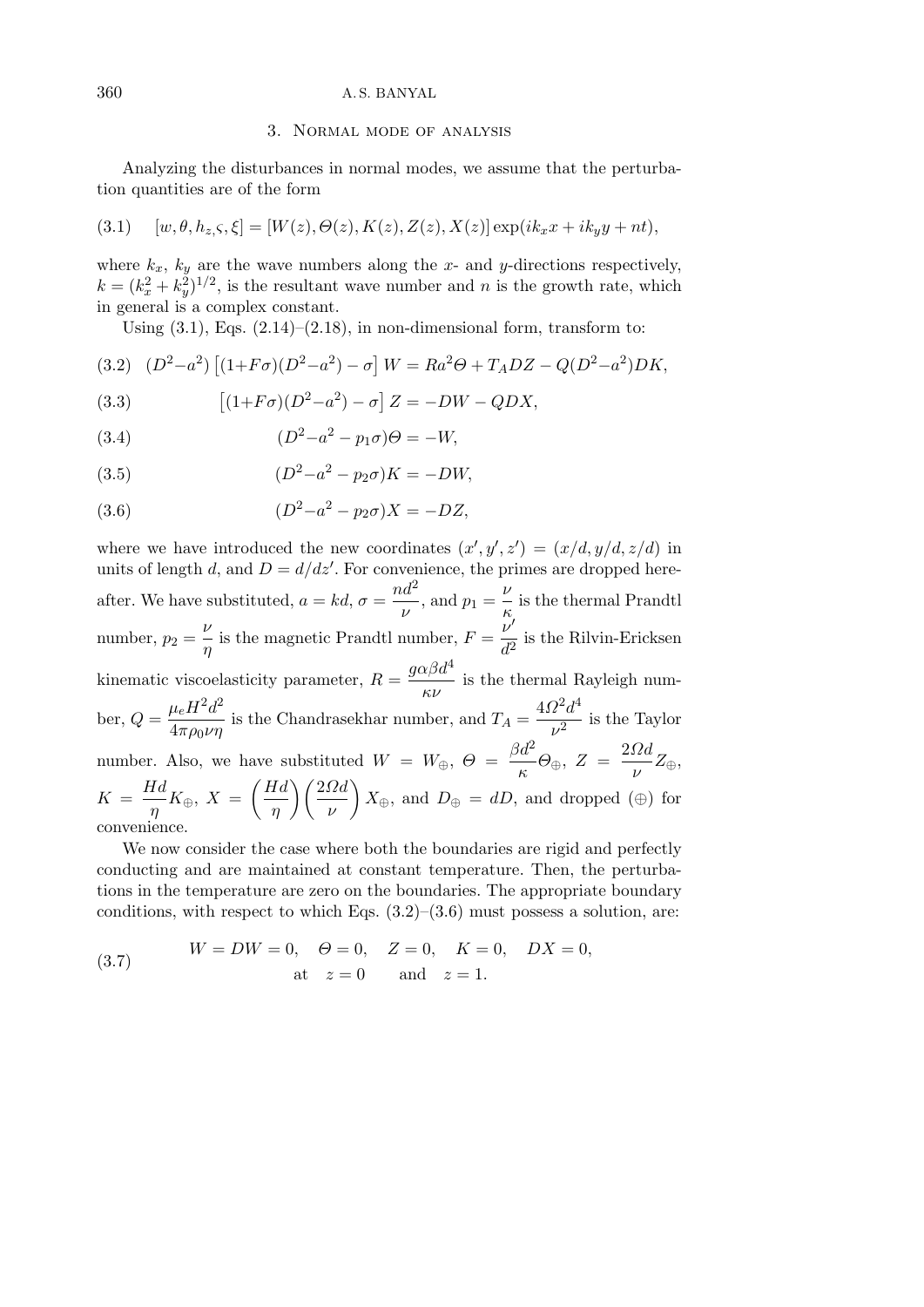The Eqs.  $(3.2)$ – $(3.6)$ , along with appropriate boundary conditions  $(3.7)$ , constitute an eigenvalue problem for  $\sigma$  and we want to characterize  $\sigma_i$ , when  $\sigma_r \geq 0$ .

We first note that, since *W* and *Z* satisfy  $W(0) = 0 = W(1)$ , then  $K(0) =$  $0 = K(1)$  and  $Z(0) = 0 = Z(1)$  in addition to satisfying the governing equations; and hence we have from the Rayleigh-Ritz inequality (SCHULTZ  $[18]$ ):

(3.8) 
$$
\int_{0}^{1} |DW|^2 dz \ge \pi^2 \int_{0}^{1} |W|^2 dz,
$$

$$
\int_{0}^{1} |DK|^2 dz \ge \pi^2 \int_{0}^{1} |K|^2 dz,
$$

$$
\int_{0}^{1} |DZ|^2 dz \ge \pi^2 \int_{0}^{1} |Z|^2 dz.
$$

Furthermore, for  $W(0) = 0 = W(1)$ ,  $K(0) = 0 = K(1)$ , and  $Z(0) = 0 = Z(1)$ , BANERJEE *et al.* [19] have shown that

(3.9)  

$$
\int_{0}^{1} |D^{2}W|^{2} dz \ge \pi^{2} \int_{0}^{1} |DW|^{2} dz,
$$

$$
\int_{0}^{1} |D^{2}K|^{2} dz \ge \pi^{2} \int_{0}^{1} |DK|^{2} dz,
$$

$$
\int_{0}^{1} |D^{2}Z|^{2} dz \ge \pi^{2} \int_{0}^{1} |DZ|^{2} dz.
$$

4. Mathematical analysis

We prove the following lemma:

Lemma 1: *For any arbitrary oscillatory perturbation, neutral or unstable*

$$
\int_{0}^{1} \left\{ |DK|^{2} + a^{2} |K|^{2} \right\} dz \le \frac{1}{\pi^{2}} \int_{0}^{1} |DW|^{2} dz.
$$

*P r o o f.* Multiplying Eq. (3.5) by *K∗* (the complex conjugate of *K*) and integrating by parts each term of the resulting equation on the left-hand side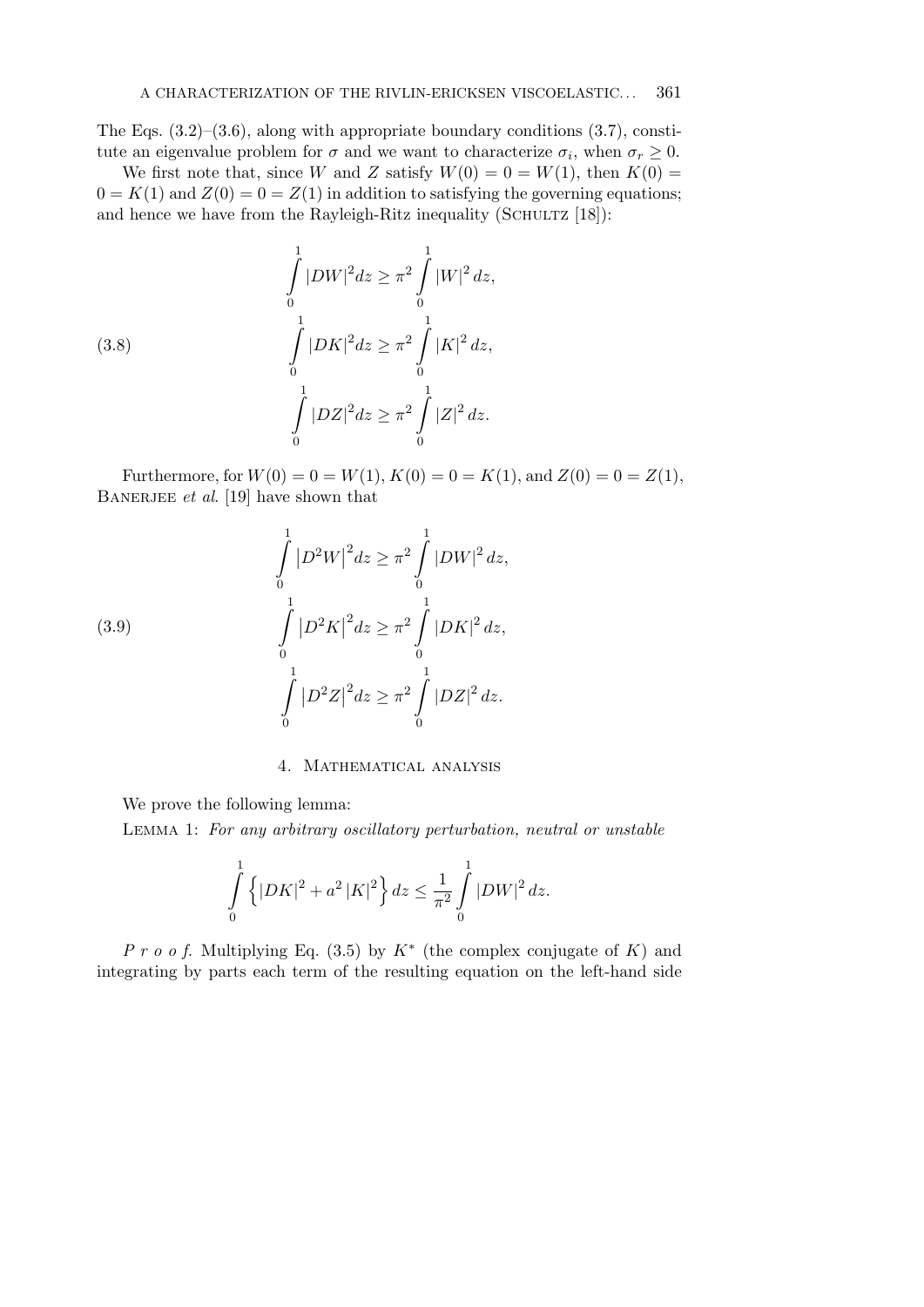an appropriate number of times, and making use of boundary conditions on *K*, namely  $K(0) = 0 = K(1)$ , it follows that:

$$
(4.1) \quad \int_{0}^{1} \left\{ |DK|^{2} + a^{2} |K|^{2} \right\} dz + \sigma_{r} p_{2} \int_{0}^{1} |K|^{2} dz
$$
\n
$$
= \text{ Real part of } \left\{ \int_{0}^{1} K^{*} DW dz \right\} \le \left| \int_{0}^{1} K^{*} DW dz \right| \le \int_{0}^{1} |K^{*} DW dz|
$$
\n
$$
\le \int_{0}^{1} |K^{*}||DW| dz \le \int_{0}^{1} |K| |DW| dz
$$
\n
$$
\le \left\{ \int_{0}^{1} |K|^{2} dz \right\}^{1/2} \left\{ \int_{0}^{1} |DW|^{2} dz \right\}^{1/2}
$$

(utilizing the Cauchy-Schwartz inequality).

This gives that:

(4.2) 
$$
\int_{0}^{1} |DK|^{2} dz \leq \left\{ \int_{0}^{1} |K|^{2} dz \right\}^{1/2} \left\{ \int_{0}^{1} |DW|^{2} dz \right\}^{1/2}.
$$

The inequality  $(4.1)$ , on utilizing the inequalities  $(3.8)$  and  $(4.2)$ , gives:

(4.3) 
$$
\left\{ \int_0^1 |K|^2 dz \right\}^{1/2} \leq \frac{1}{\pi^2} \left\{ \int_0^1 |DW|^2 dz \right\}^{1/2}.
$$

Since  $\sigma_r \geq 0$  and  $p_2 > 0$ , and hence inequality (4.1), on utilizing (4.3) gives:

*.*

(4.4) 
$$
\int_{0}^{1} (|DK|^2 + a^2 |K|^2) dz \le \frac{1}{\pi^2} \int_{0}^{1} |DW|^2 dz.
$$

This completes the proof of Lemma 1.

Lemma 2: *For any arbitrary oscillatory perturbation, neutral or unstable*

$$
\int_{0}^{1} |Z|^2 dz \le \frac{1}{\pi^4} \int_{0}^{1} |DW|^2 dz,
$$
  

$$
\int_{0}^{1} (|DZ|^2 + a^2 |Z|^2) dz \le \frac{1}{\pi^2} \int_{0}^{1} |DW|^2 dz.
$$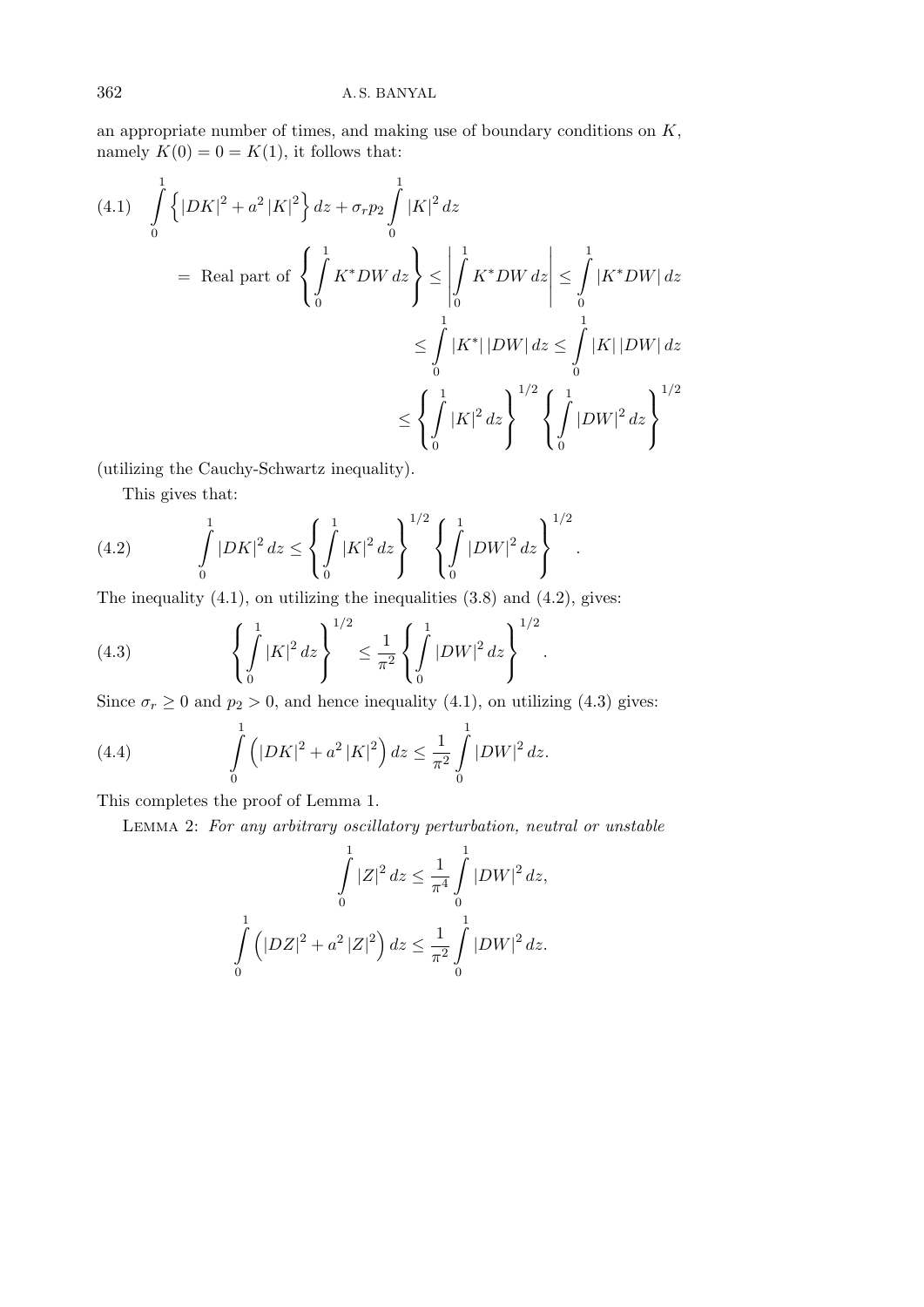*P r o o f.* Multiplying Eq. (3.3) by *Z ∗* (the complex conjugate of *Z*) and integrating by parts each term of the resulting equation on the left-hand side an appropriate number of times, on utilizing Eq. (3.6) and the appropriate boundary conditions (3.7), it follows that:

$$
(4.5) \qquad (1 + F\sigma_r) \int_0^1 \left\{ |DZ|^2 + a^2 |Z|^2 \right\} dz + \sigma_r \int_0^1 |Z|^2 dz
$$
  
+  $Q \int_0^1 \left\{ |DX|^2 + a^2 |X|^2 \right\} dz + Qp_2 \sigma_r \int_0^1 |X|^2 dz$   
= Real part of 
$$
\left\{ \int_0^1 DW^* Z dz \right\} \le \left| \int_0^1 DW^* Z dz \right|
$$
  
 $\le \int_0^1 |DW^* Z| dz \le \int_0^1 |DW^*| |Z| dz$   
= 
$$
\int_0^1 |DW||Z| dz \le \left\{ \int_0^1 |Z|^2 dz \right\}^{1/2} \left\{ \int_0^1 |DW|^2 dz \right\}^{1/2}
$$

*.*

*.*

(utilizing the Cauchy-Schwartz inequality).

This gives that

(4.6) 
$$
\int_{0}^{1} |DZ|^{2} dz \le \left\{ \int_{0}^{1} |Z|^{2} dz \right\}^{1/2} \left\{ \int_{0}^{1} |DW|^{2} dz \right\}^{1/2}
$$

Inequality  $(4.5)$  on utilizing inequalities  $(3.8)$  and  $(4.6)$ , gives

(4.7) 
$$
\left\{ \int_{0}^{1} |Z|^2 dz \right\}^{1/2} \leq \frac{1}{\pi^2} \left\{ \int_{0}^{1} |DW|^2 dz \right\}^{1/2}
$$

Since  $\sigma_r \geq 0$  and  $p_2 > 0$ , hence inequality (4.5) on utilizing (4.7), give

(4.8) 
$$
\int_{0}^{1} |Z|^2 dz \leq \frac{1}{\pi^4} \int_{0}^{1} |DW|^2 dz,
$$

$$
\int_{0}^{1} (|DZ|^2 + a^2 |Z|^2) dz \leq \frac{1}{\pi^2} \int_{0}^{1} |DW|^2 dz.
$$

This completes the proof of Lemma 2.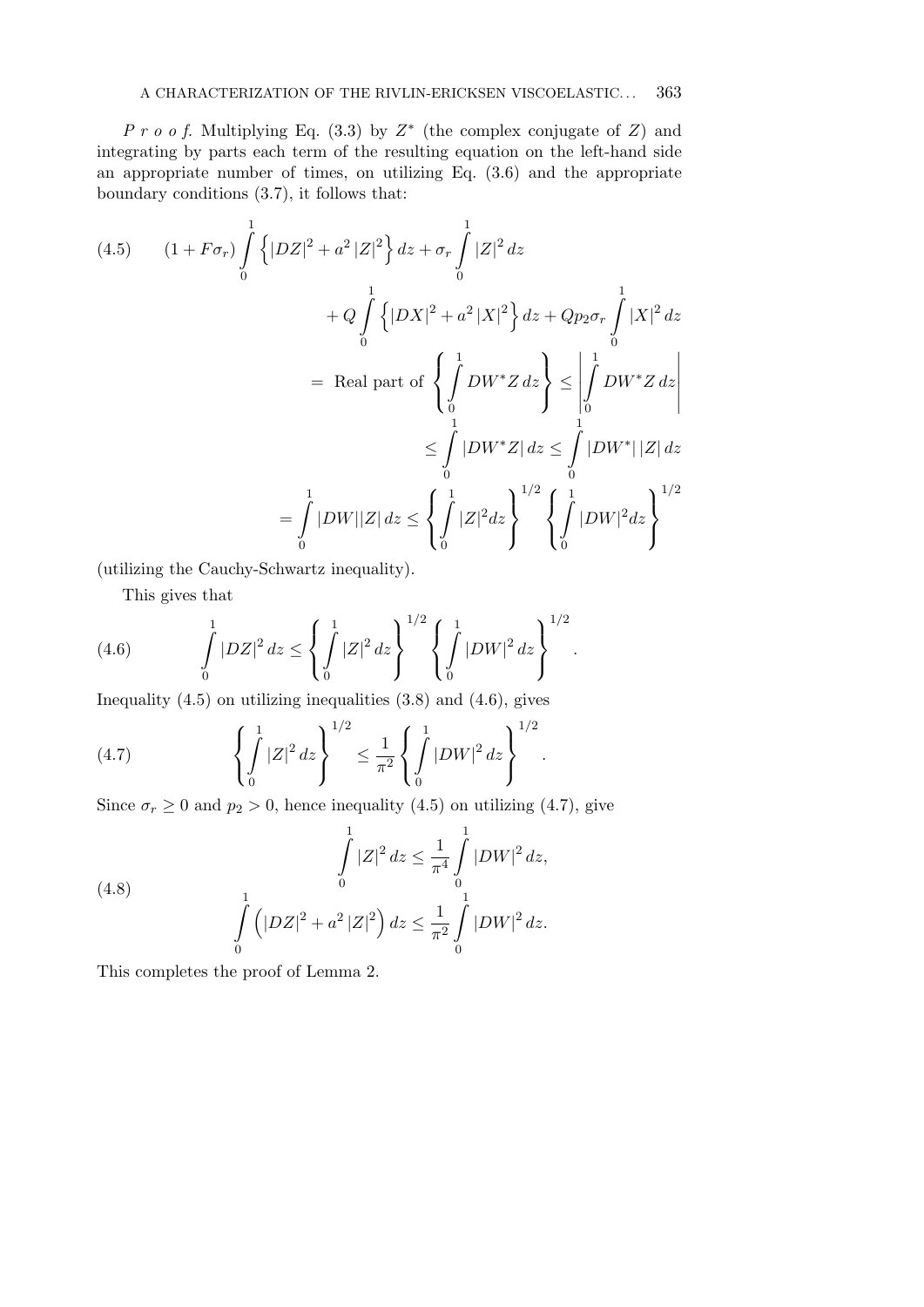We now prove the following theorems:

THEOREM 1: *If*  $R > 0$ ,  $F > 0$ ,  $Q > 0$ ,  $T_A > 0$ ,  $p_1 > 0$ ,  $p_2 > 0$ ,  $\sigma_r \ge 0$ , and  $\sigma_i \neq 0$ , then the necessary condition for the existence of a non-trivial solution (*W, Θ, K, Z, X*) *of Eqs. (3.2)–(3.6), together with boundary conditions (3.7), is that*

$$
\frac{T_A F}{\pi^2} + \frac{T_A}{\pi^4} + \frac{Q p_2}{\pi^2} > 1.
$$

*P r o o f.* Multiplying Eq. (3.2) by *W∗* (the complex conjugate of *W*) throughout and integrating the resulting equation over the vertical range of *z*, we get

$$
(4.9) \quad (1 + F\sigma) \int_{0}^{1} W^*(D^2 - a^2)^2 W \, dz - \sigma \int_{0}^{1} W^*(D^2 - a^2) W \, dz
$$

$$
= Ra^2 \int_{0}^{1} W^* \Theta \, dz + T_A \int_{0}^{1} W^* DZ \, dz - Q \int_{0}^{1} W^* D(D^2 - a^2) K \, dz.
$$

Taking the complex conjugate of both sides of Eq. (3.4), we get:

(4.10) 
$$
(D^2 - a^2 - p_1 \sigma^*) \Theta^* = -W^*.
$$

Therefore, using (4.10), we get:

(4.11) 
$$
\int_{0}^{1} W^* \Theta \, dz = - \int_{0}^{1} \Theta (D^2 - a^2 - p_1 \sigma^*) \Theta^* \, dz.
$$

Taking the complex conjugate of both sides of Eq. (3.3), we get:

(4.12) 
$$
(1 + F\sigma^*)(D^2 - a^2)Z^* - \sigma^* Z^* = -DW^* - QDX^*.
$$

Therefore, using (4.12), we get:

$$
(4.13) \quad \int_{0}^{1} W^* DZ \, dz = -\int_{0}^{1} DW^* Z \, dz = (1 + F\sigma^*) \int_{0}^{1} Z^* (D^2 - a^2) Z \, dz
$$

$$
- \sigma^* \int_{0}^{1} Z^* Z \, dz + Q \int_{0}^{1} Z D X^* \, dz.
$$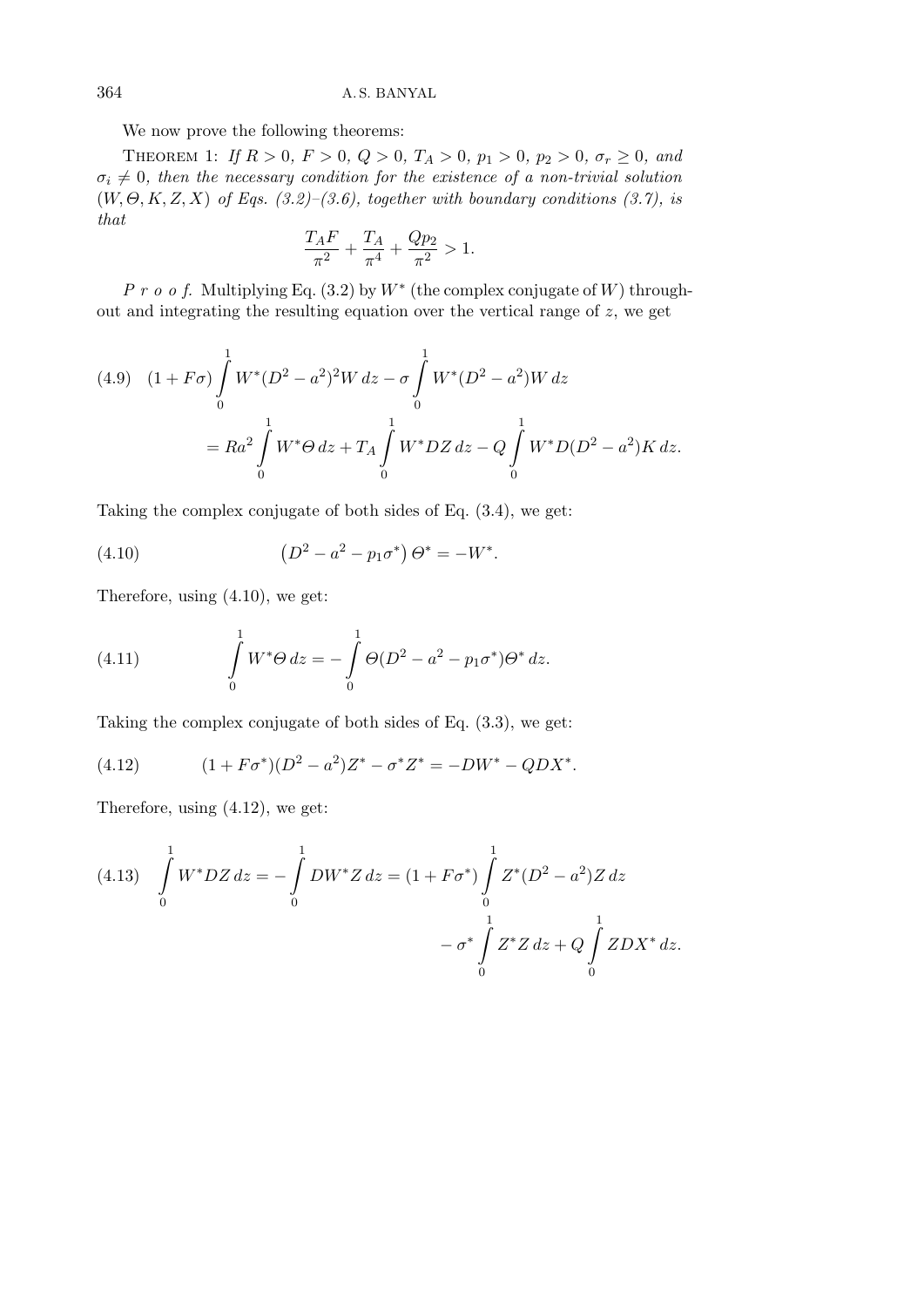Now, integrating by parts, the third term on left-hand side and using Eq. (3.6) and the appropriate boundary condition (3.7), we get:

(4.14) 
$$
\int_{0}^{1} W^* DZ dz = (1 + F\sigma^*) \int_{0}^{1} Z^* (D^2 - a^2) Z dz
$$

$$
- \sigma^* \int_{0}^{1} Z^* Z dz + Q \int_{0}^{1} X (D^2 - a^2 - p_2 \sigma) X^* dz.
$$

Taking the complex conjugate of both sides of Eq. (3.5), we get:

(4.15) 
$$
\left[D^2 - a^2 - p_2 \sigma^*\right] K^* = -DW^*.
$$

Therefore, Eq. (4.15) with the appropriate boundary condition (3.7), we get:

(4.16) 
$$
\int_{0}^{1} W^* D(D^2 - a^2) K dz = - \int_{0}^{1} DW^*(D^2 - a^2) K dz
$$

$$
= \int_{0}^{1} K(D^2 - a^2)(D^2 - a^2 - p_2 \sigma^*) K^* dz.
$$

Substituting  $(4.11)$ ,  $(4.14)$ , and  $(4.16)$  into the right-hand side of Eq.  $(4.9)$ , we get:

$$
(4.17) \quad (1 + F\sigma) \int_{0}^{1} W^{*}(D^{2} - a^{2})^{2}W \, dz - \sigma \int_{0}^{1} W^{*}(D^{2} - a^{2})W \, dz
$$
\n
$$
= -Ra^{2} \int_{0}^{1} \Theta(D^{2} - a^{2} - p_{1}\sigma^{*})\Theta^{*} \, dz + T_{A}(1 + F\sigma^{*}) \int_{0}^{1} Z(D^{2} - a^{2})Z^{*} \, dz
$$
\n
$$
- T_{A}\sigma^{*} \int_{0}^{1} Z^{*}Z \, dz + T_{A}Q \int_{0}^{1} X(D^{2} - a^{2} - p_{2}\sigma^{*})X^{*} \, dz
$$
\n
$$
- Q \int_{0}^{1} K^{*}(D^{2} - a^{2})^{2}K \, dz - Qp_{2}\sigma^{*} \int_{0}^{1} K^{*}(D^{2} - a^{2})K \, dz.
$$

Integrating the terms on both sides of Eq. (4.17) an appropriate number of times and making use of the appropriate boundary conditions (3.7), we get: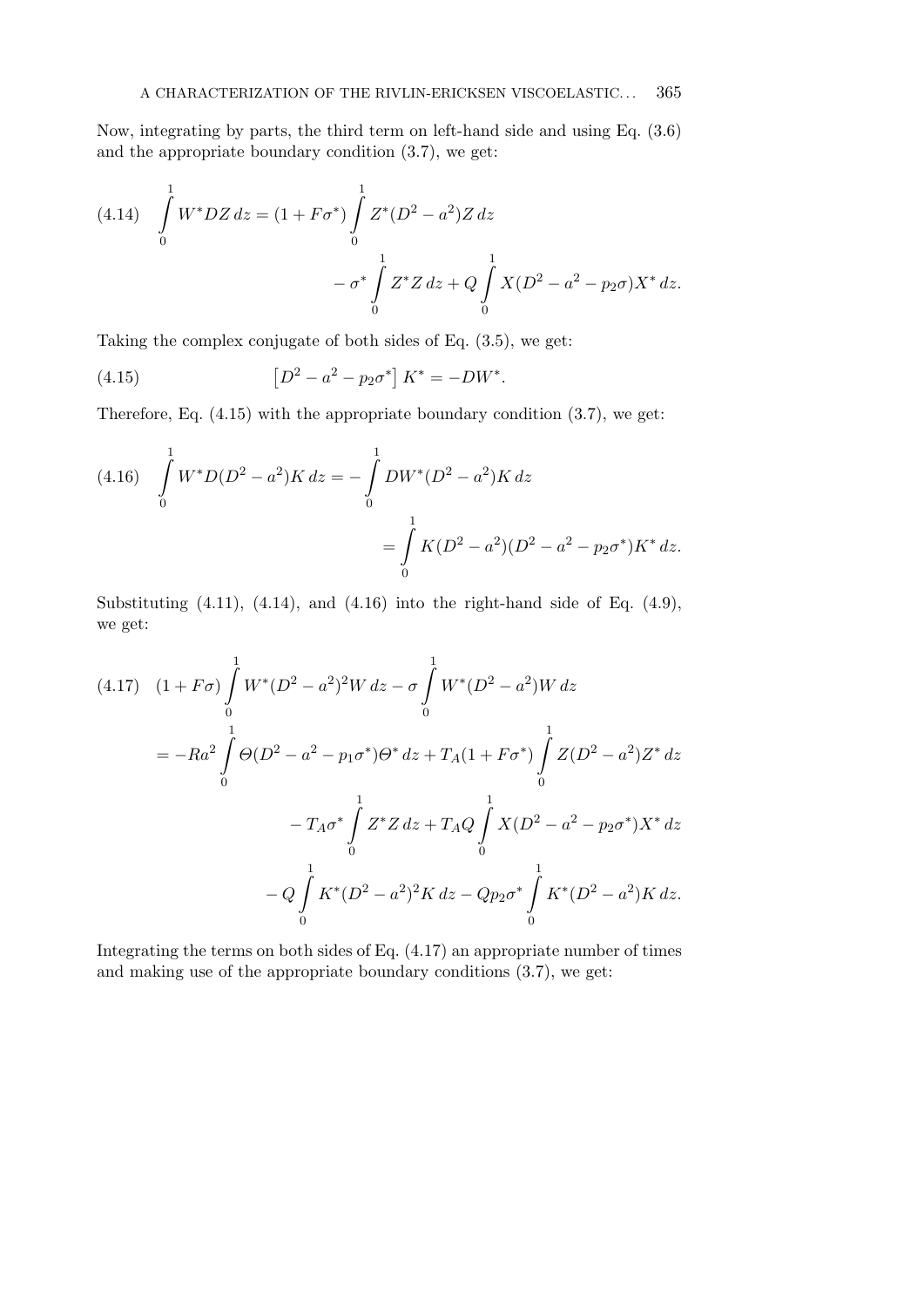$$
(4.18) \quad (1 + F\sigma) \int_{0}^{1} \left\{ |D^{2}W|^{2} + 2a^{2} |DW|^{2} + a^{4} |W|^{2} \right\} dz
$$
  
+  $\sigma \int_{0}^{1} (|DW|^{2} + a^{2} |W|^{2}) dz = Ra^{2} \int_{0}^{1} (|D\Theta|^{2} + a^{2} |\Theta|^{2}) dz$   
+  $Ra^{2}p_{1}\sigma^{*} \int_{0}^{1} |\Theta|^{2} dz - T_{A}(1 + F\sigma^{*}) \int_{0}^{1} \left\{ |DZ|^{2} + a^{2} |Z|^{2} \right\} dz$   
-  $T_{A}\sigma^{*} \int_{0}^{1} |Z|^{2} dz - T_{A}Q \int_{0}^{1} (|DX|^{2} + a^{2} |X|^{2}) dz$   
-  $T_{A}Qp_{2}\sigma \int_{0}^{1} |X|^{2} dz - Q \int_{0}^{1} (|D^{2}K|^{2} + 2a^{2} |DK|^{2} + a^{4} |K|^{2}) dz$   
-  $Qp_{2}\sigma^{*} \int_{0}^{1} (|DK|^{2} + a^{2} |K|^{2}) dz$ .

Now, equating the imaginary parts on both sides of Eq. (4.18), and cancelling  $\sigma_i(\neq 0)$  throughout from the imaginary part, we get:

$$
(4.19) \quad F \int_{0}^{1} \left\{ \left| D^{2}W \right|^{2} + 2a^{2} |DW|^{2} + a^{4} |W|^{2} \right\} dz + \int_{0}^{1} \left\{ |DW|^{2} + a^{2} |W|^{2} \right\} dz
$$

$$
= -Ra^{2}p_{1} \int_{0}^{1} |\Theta|^{2} dz + T_{A}F \int_{0}^{1} \left\{ |DZ|^{2} + a^{2} |Z|^{2} \right\} dz
$$

$$
+ T_{A} \int_{0}^{1} |Z|^{2} dz - T_{A}Qp_{2} \int_{0}^{1} |X|^{2} dz + Qp_{2} \int_{0}^{1} \left\{ |DK|^{2} + a^{2} |K|^{2} \right\} dz.
$$

Now, for  $R > 0$ ,  $p_2 > 0$ ,  $p_1 > 0$ ,  $Q > 0$ , and  $T_A > 0$ , and utilizing the inequalities (3.8), (3.9), (4.4), and (4.8), Eq. (4.19) gives,

(4.20) 
$$
\left[1-\left(\frac{T_{A}F}{\pi^{2}}+\frac{T_{A}}{\pi^{4}}+\frac{Qp_{2}}{\pi^{2}}\right)\right]\int_{0}^{1}|DW|^{2}dz+I_{1}<0,
$$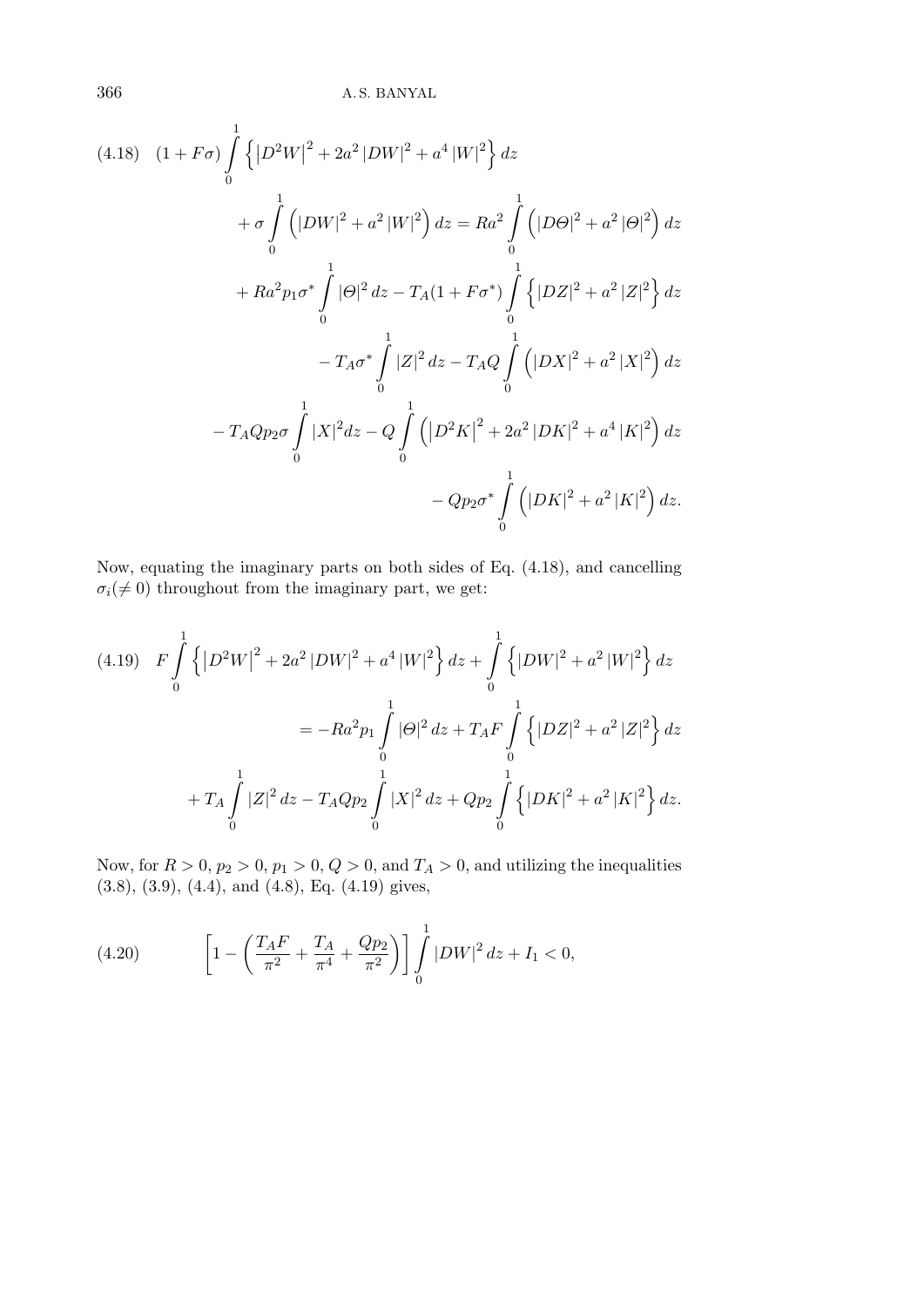where

(4.21) 
$$
I_1 = F \int_0^1 \left\{ |D^2 W|^2 + 2a^2 |DW|^2 + a^4 |W|^2 \right\} dz + a^2 \int_0^1 |W|^2 dz + Ra^2 p_1 \int_0^1 |\Theta|^2 dz + T_A Q p_2 \int_0^1 |X|^2 dz,
$$

is positive definite, and therefore, we must have that

(4.22) 
$$
\frac{T_A F}{\pi^2} + \frac{T_A}{\pi^4} + \frac{Q p_2}{\pi^2} > 1.
$$

Hence, if

(4.23)  $\sigma_r \ge 0$  and  $\sigma_i \ne 0$ , then  $\frac{T_A F}{\pi^2} + \frac{T_A}{\pi^4}$  $rac{T_A}{\pi^4} + \frac{Qp_2}{\pi^2}$  $\frac{\pi^2}{\pi^2} > 1.$ 

That completes the proof of Theorem 1.

Presented otherwise, from the point of view of the existence of instability as a stationary convection, the above theorem can be put in the form as follows:

THEOREM 2: The sufficient condition for the onset of instability as a non*oscillatory motions of non-growing amplitude in a Rivlin-Ericksen fluid heated from below, in the presence of uniform vertical magnetic field and rotation, is*  $\frac{T_A F}{\pi^2} + \frac{T_A}{\pi^4}$  $\frac{T_A}{\pi^4}+\frac{Qp_2}{\pi^2}$  $\frac{d^{2}F^{2}}{\pi^{2}} \leq 1$ , where  $T_{A}$  is the Taylor number, Q is the Chan*drasekhar number,*  $p_2$  *is the magnetic Prandtl number, and F is the viscoelasticity parameter when both the boundaries are rigid.* Or:

*The onset of instability in a Rivlin-Ericksen fluid heated from below in the presence of an uniform vertical magnetic field and rotation, cannot manifest itself as oscillatory motion of growing amplitude if the Taylor number TA, the Chandrasekhar number Q, p*<sup>2</sup> *the magnetic Prandtl number, and the viscoelasticity parameter F, satisfy the inequality*  $\frac{T_A F}{\pi^2} + \frac{T_A}{\pi^4}$  $rac{T_A}{\pi^4} + \frac{Qp_2}{\pi^2}$  $rac{\epsilon P^2}{\pi^2} \leq 1$  *when both the bounding surfaces are rigid.*

The sufficient condition for the validity of the PES can be expressed in the form:

THEOREM 3: *If*  $(W, \Theta, K, Z, X, \sigma)$ ,  $\sigma = \sigma_r + i\sigma_i$ ,  $\sigma_r \geq 0$  *is a solution of Eqs. (2.15)–(3.1), with R >* 0 *and*

$$
\frac{T_A F}{\pi^2} + \frac{T_A}{\pi^4} + \frac{Q p_2}{\pi^2} \le 1,
$$

*then*  $\sigma_i = 0$ *. In particular, a sufficient condition for the validity of the 'exchange' principle', i.e.*  $\sigma_r = 0 \Rightarrow \sigma_i = 0$ *, is that*  $\frac{T_A F}{\pi^2} + \frac{T_A}{\pi^4}$  $rac{T_A}{\pi^4} + \frac{Qp_2}{\pi^2}$  $rac{\epsilon P^2}{\pi^2} \leq 1.$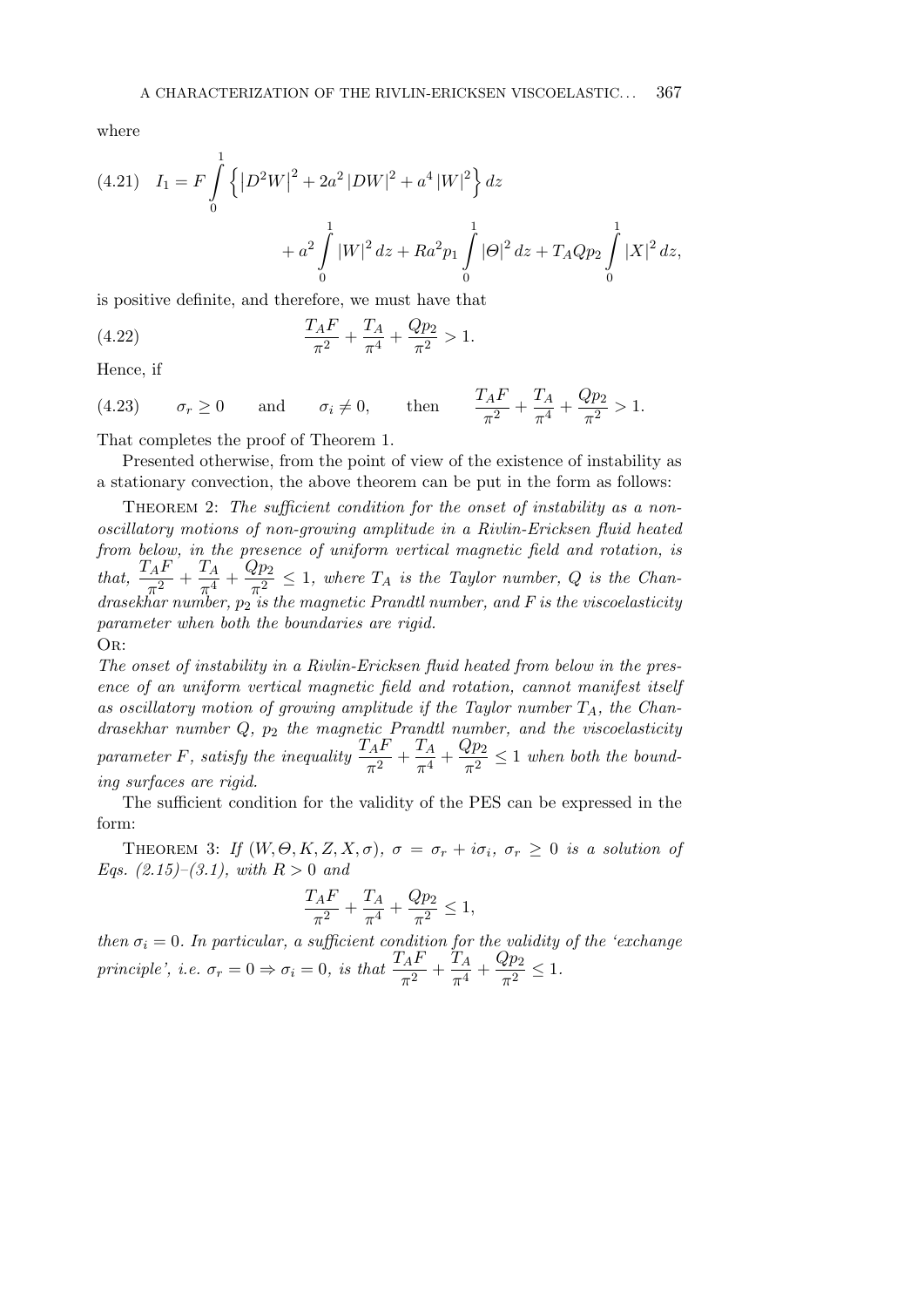In the context of the existence of instability in 'oscillatory modes' and of 'over-stability' in the present configuration, we can state the above theorem as follows:

Theorem 4: *The necessary condition for the existence of instability in 'oscillatory modes' and that of 'overstability' in a Rivlin-Ericksen fluid heated from below in the presence of uniform vertical magnetic field and rotation, is that the Taylor number TA, the Chandrasekhar number Q, p*<sup>2</sup> *the magnetic Prandtl number, and the viscoelasticity parameter F must satisfy the inequal* $ity \frac{T_A F}{2}$  $\frac{T_A F}{\pi^2} + \frac{T_A}{\pi^4}$  $\frac{T_A}{\pi^4} + \frac{Qp_2}{\pi^2}$  $\frac{d^{2}P^{2}}{\pi^{2}} > 1$ , when both the bounding surfaces are rigid.

SPECIAL CASES: It follows from Theorem 1 that an arbitrary neutral or unstable mode is non-oscillatory in character and PES is valid for:

- 1. Thermal convection in a Rivlin-Ericksen fluid heated from below, i.e. when  $Q = 0 = T_A$  (KUMAR *et al.* [12]).
- 2. Magneto-thermal convection in a Rivlin-Ericksen fluid heated from below  $(T_A = 0)$ , if  $\left(\frac{Qp_2}{r^2}\right)$  $\pi^2$  $\Big) \leq 1$  (GUPTA *et al.* [16]).
- 3. Rotatory-thermal convection in a Rivlin-Ericksen fluid heated from below  $(Q = 0)$ , if  $\frac{T_A F}{\pi^2} + \frac{T_A}{\pi^4}$  $\frac{1}{\pi^4} \leq 1.$
- 4. When  $F = 0$  we retrieve the result for a Newtonian fluid by GUPTA *et al.* [16] in the presence of a uniform vertical magnetic field and rotation; i.e., *T<sup>A</sup>*  $rac{T_A}{\pi^4} + \frac{Qp_2}{\pi^2}$  $\frac{\epsilon P^2}{\pi^2} \leq 1$ .

## 5. Conclusions

This theorem mathematically establishes that the onset of instability in a Rivlin-Ericksen fluid in the presence of uniform vertical magnetic field and rotation cannot manifest itself as oscillatory motion of growing amplitude if the Taylor number  $T_A$ , the Chandrasekhar number  $Q$ ,  $p_2$  the magnetic Prandtl number, and the viscoelasticity parameter *F*, satisfy the inequality  $\frac{T_A F}{\pi^2} + \frac{T_A}{\pi^4}$  $rac{T_A}{\pi^4} + \frac{Qp_2}{\pi^2}$  $\frac{\epsilon P_2}{\pi^2} \leq 1$ when both the bounding surfaces are rigid.

The essential content of the theorem from the point of view of linear stability theory, is that for the configuration of coupled-stress fluid of infinite horizontal extension heated from below having rigid boundaries at the top and bottom of the fluid and in the presence of an uniform vertical magnetic field and rotation parallel to the force field of gravity, an arbitrary neutral or unstable modes of the system are definitely non-oscillatory in character if  $\frac{T_A F}{\pi^2} + \frac{T_A}{\pi^4}$  $rac{T_A}{\pi^4} + \frac{Qp_2}{\pi^2}$  $rac{\epsilon P^2}{\pi^2} \leq 1,$ and in particular, if the PES is valid.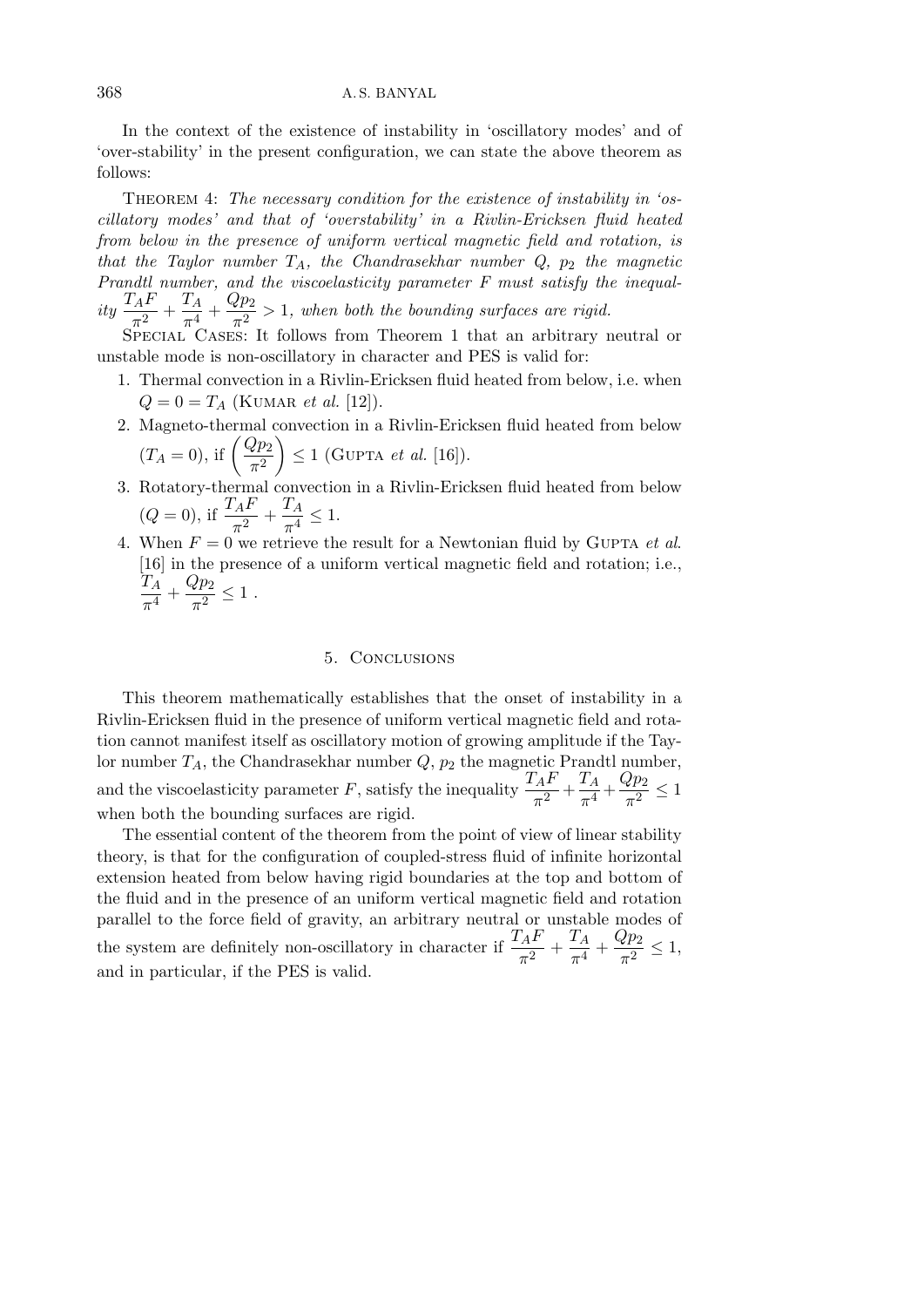## **ACKNOWLEDGMENT**

The author is highly thankful to the referees for their very constructive and valuable suggestions and useful technical comments which led to a significant improvement of this paper.

#### **REFERENCES**

- 1. BÉNARD H., *Les tourbillions cellulaires dans une nappe liquid*, Revue Genérale des Sciences Pures et Appliquees, **11**, 1261–1271, 1309–1328, 1900.
- 2. Rayleigh L., *On convective currents in a horizontal layer of fluid when the higher temperature is on the underside*, Philosophical Magazine, **32**, 529–546, 1916.
- 3. Jeffreys H., *The stability of a fluid layer heated from below*, Philosophical Magazine, **2**, 833–844, 1926.
- 4. Chandrasekhar S., *Hydrodynamic and Hydromagnetic Stability*, Dover Publication, New York, 1981.
- 5. Bhatia P.K., Steiner J.M., *Convective instability in a rotating viscoelastic fluid layer*, Zeitschrift fur Angewandte Mathematik and Mechanik, **52**, 321–327, 1972.
- 6. Bhatia P.K., Steiner J.M., *Thermal Instability in a viscoelastic fluid layer in hydromagnetics*, Journal of Mathematical Analysis and Applications, **41**, 2, 271–283, 1973.
- 7. Sharma R.C., *Thermal instability in a viscoelastic fluid in hydromagnetics*, Acta Physica Hungarica, **38**, 293–298, 1975.
- 8. Sharma R.C., *Effect of rotation on thermal instability of a viscoelastic fluid*, Acta Physica Hungarica, **40**, 11–17, 1976.
- 9. OLDROYD J.G., *Non-Newtonian effects in steady motion of some idealized elastic-viscous liquids*, Proceedings of the Royal Society of London, **A245**, 278–297, 1958.
- 10. Rivlin R.S., Ericksen J.L., *Stress deformation relations for isotropic materials*, J. Rat. Mech. Anal., **4**, 323, 1955.
- 11. Sharma R.C., Kumar P., *Effect of rotation on thermal instability in Rivlin-Ericksen elastic-viscous fluid*, Zeitschrift fur Naturforschung, **51a**, 821–824, 1996.
- 12. Kumar P., Mohan H., Lal R., *Effect of magnetic field on thermal instability of a rotating Rivlin-Ericksen viscoelastic fluid*, Int. J. of Maths. Math. Scs., **2006**, 1–10.
- 13. Pellow A., Southwell R.V., *On the maintained convective motion in a fluid heated from below*, Proc. Roy. Soc. London A, **176**, 312–43, 1940.
- 14. Banerjee M.B., Katoch D.C., Dube G.S., Banerjee K., *Bounds for growth rate of perturbation in thermohaline convection*, Proc. R. Soc. A, **378**, 301–304, 1981.
- 15. BANERJEE M.B., BANERJEE B., A characterization of non-oscillatory motions in magne*tohydronamics*, Ind. J. Pure & Appl Maths., **15**, 4, 377–382, 1984.
- 16. Gupta J.R., Sood S.K., Bhardwaj U.D., *On the characterization of nonoscillatory motions in rotatory hydromagnetic thermohaline convection*, Indian J. Pure Appl. Math., **17**, 1, 100–107, 1986.